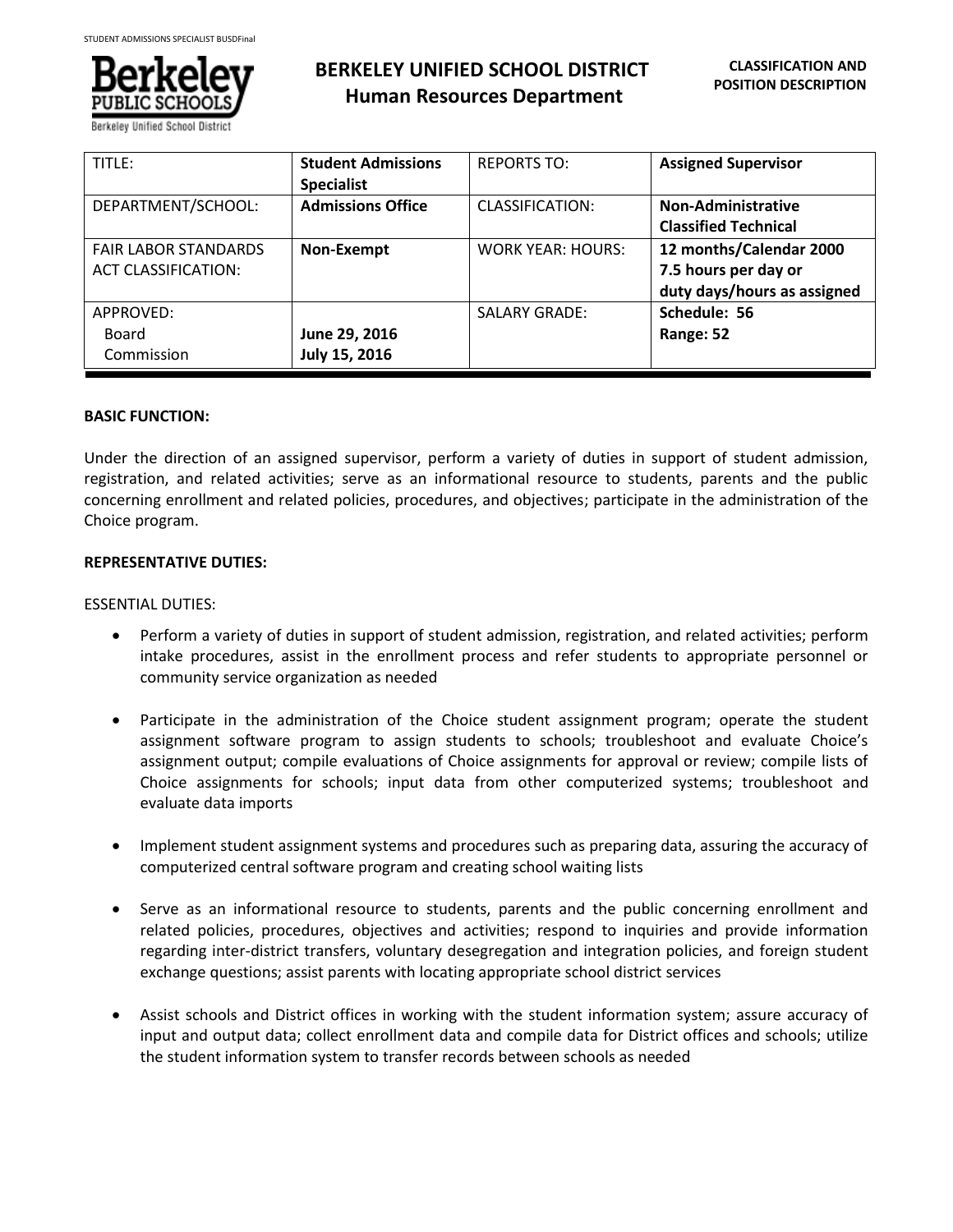- Verify residency of incoming students to assure students residing in boundaries are provided priority enrollment status; update assigned database
- Assist the supervisor in planning and coordinating student enrollment and student assignment processes; communicate with the supervisor regarding District, parent and community issues as needed
- Review inter-District permits; assure continuing students are maintaining good grades, attendance and behavior; update related database; maintain spreadsheet of incoming/outgoing permits
- Perform a variety of clerical duties related to assigned activities; prepare timely correspondence via electronic and regular mail; compile, file and duplicate materials and technical data reports as needed; process a variety of forms and applications; assemble mass mailings as directed
- Maintain information regarding home visits; communicate with home visitors regarding the status of home visits; forward information to appropriate staff
- Operate a variety of office equipment including a calculator, copier, fax machine, computer and assigned software

# OTHER DUTIES: Perform related duties as assigned

# **KNOWLEDGE AND ABILITIES:**

KNOWLEDGE OF:

District policies and procedures regarding enrollment Capabilities, settings, reports and options of the student information and Choice software programs Goals and procedures outlined in the District's student assignment policy Applicable laws, codes, regulations, policies and procedures Interpersonal skills using tact, patience and courtesy Correct English usage, grammar, spelling, punctuation and vocabulary Operation of standard office equipment including a computer and assigned software Record-keeping techniques Modern office practices, procedures and equipment Telephone techniques and etiquette Basic public relations techniques Mathematic computations ABILITY TO: Perform a variety of duties in support of student admission, registration, and related activities Serve as an informational resource to students, parents and the public concerning enrollment and related policies, procedures, and objectives Participate in the administration of the Choice program

- Compile and evaluate results of student assignment software
- Explain technical requirements of the student information software to staff
- Communicate effectively both orally and in writing